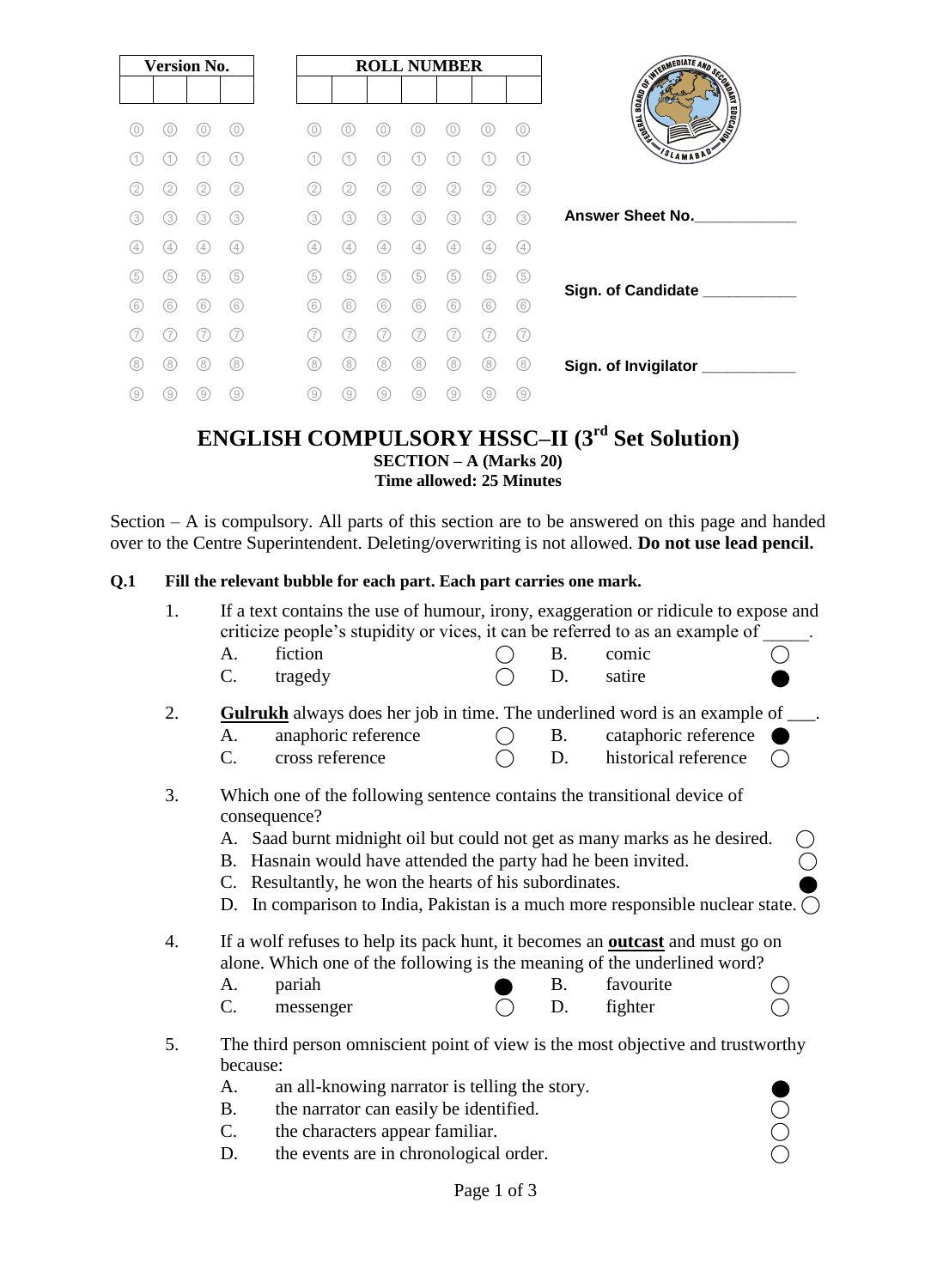- 6. "As the doctor examined the patient and his reports, signs of worry appeared on his face'. From this, we can infer that the patient, most probably,  $\frac{1}{\sqrt{2\pi}}$
- A. going to die B. has some serious problem C. needs amputation  $\overrightarrow{D}$ . will take vears to recover D. will take years to recover 7. The bridal carriage was decorated **from stem to stern**. The underlined idiomatic expression means: A. all the way from front to back B. from the front and from the back<br>
C. with sharp and shiny colours<br>
D. in a very simple but impressive way C. with sharp and shiny colours  $D.$  in a very simple but impressive way 8. Which one of the following sentence exemplifies the use of **oxymoron**? A. I have told you a million times not to touch my stuff.<br>
B. Zain's faith is as strong as a rock.<br>  $\bigcirc$ <br>  $\bigcirc$ <br>  $\bigcirc$ B. Zain's faith is as strong as a rock. C. The mountains sing together. D. Good night! Parting is such a sweet sorrow. 9. **'If I were you, I would not disrespect my teacher just for asking me to rewrite the assignment.'** The implied meaning of the sentence is: A. I am extraordinarily respectful to my teachers. B. My teachers are more respectable than yours. C. Teachers should demand respect. D. I advise you not to be disrespectful to your teachers. 10. Which one of the following sentence contains both a fact and an opinion? A. Pakistan came into being in 1947 and the Quaid-e-Azam became the first governor general. B. Mangoes are delicious, but apples are not.  $\bigcirc$ C. The horse is an animal riding which is an exciting experience. D. Islam is one of the Abrahamic religions and so is Christianity. 11. Laws were quickly passed **so that the child abuse could be checked.** The underlined part of the sentence is a/an: A. noun clause  $\bigcirc$  B. adjectival clause C. adverbial clause **D.** independent clause 12. Jupiter is \_\_\_\_\_\_\_ the solar system. Which one of the following preposition will correctly fill in the blank? A. in  $\qquad \qquad \bullet$  B. on  $\qquad \qquad \circ$  $C.$  of  $\bigcirc$  D. into  $\bigcirc$
- 13. I have given up the habit of **reading aloud**. The underlined part is a/an phrase. A. participle  $\bigcap$  B. preposition
	- $C.$  infinitive  $C.$  infinitive  $C.$  D. gerund
- 14. Kiran"s belief **that she would succeed one day** cheered her up. The underlined part is  $a/an$ .
	- A. noun phrase B. noun clause C. adjective phrase  $\bigcirc$  D. adjective clause
		- Page 2 of 3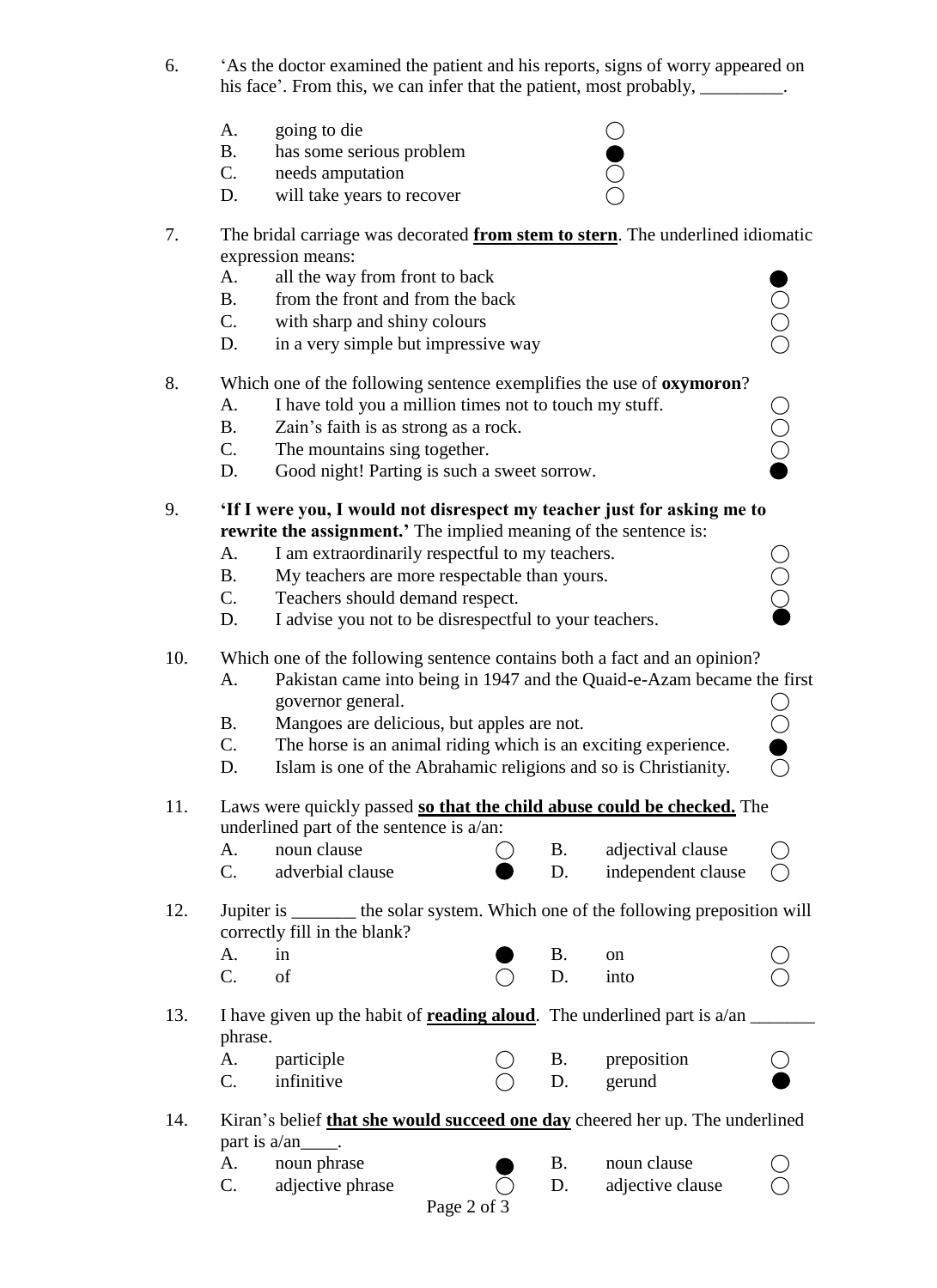| 15. |                 | One often asks ________ what will come next. Which one of the following<br>pronouns will best fill in the blank?    |           |                  |          |
|-----|-----------------|---------------------------------------------------------------------------------------------------------------------|-----------|------------------|----------|
|     | A.              | oneself                                                                                                             | <b>B.</b> | himself          |          |
|     | C.              | herself                                                                                                             | D.        | themselves       |          |
| 16. |                 | 'They asked him how he got injured, but he refused to answer.' This is a/an                                         |           |                  |          |
|     |                 | sentence.                                                                                                           |           |                  |          |
|     | A.              | interrogative                                                                                                       | <b>B.</b> | simple           |          |
|     | C.              | complex                                                                                                             | D.        | compound complex |          |
| 17. |                 | Fatima wanted <b>to overcome</b> her fears. The underlined part of sentence is a/an<br>infinitive.                  |           |                  |          |
|     | A.              | simple                                                                                                              | B.        | gerundial        |          |
|     | $C$ .           | bare                                                                                                                | D.        | split            |          |
| 18. |                 | ___ money I have will suffice for my present needs. Which one of the<br>following will correctly fill in the blank? |           |                  |          |
|     | A.              | a little                                                                                                            | <b>B.</b> | an little        |          |
|     | $\mathcal{C}$ . | the little                                                                                                          | D.        | little           |          |
| 19. |                 | Which one of the following conditional sentences is correctly structured?                                           |           |                  |          |
|     | A.              | Had he been wise, he would not have done such foolish things.                                                       |           |                  |          |
|     | <b>B.</b>       | Had he been wise, he would not do such foolish things.                                                              |           |                  | JO<br>OO |
|     | C.              | Were he wise, he would not have done such foolish things.                                                           |           |                  |          |
|     | D.              | Was he wise, he would not have done such foolish things.                                                            |           |                  |          |
| 20. |                 | I consider Muneeb my best friend. The verb used in the sentence is:                                                 |           |                  |          |
|     | A.              | mono-transitive                                                                                                     | <b>B.</b> | di-transitive    |          |
|     | C.              | transitive                                                                                                          | D.        | intransitive     |          |

\_\_\_\_\_\_\_\_\_\_\_\_\_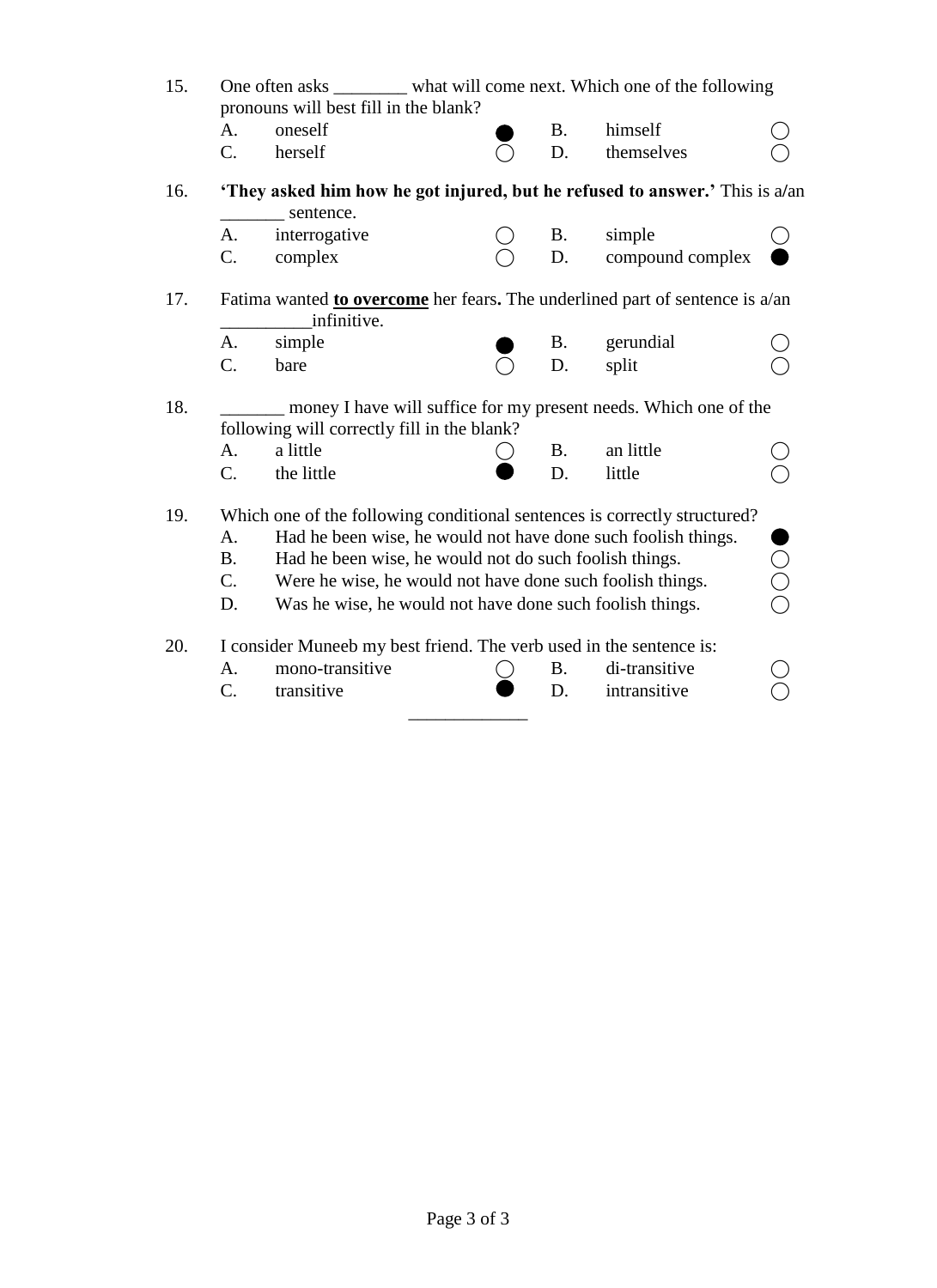

Time allowed: 2.35 hours Total Marks: 80 Note: Answer the questions in Sections "B" and "C" at the place specified for it therein on the

separately provided E-Sheet. No supplementary answer sheet will be provided. Write your answers neatly and legibly.

# **SECTION – B** (Marks 40)

- **Q.2** Read the given passages and answer any **SIX** questions including **Question No.(i)** appended to it.
- **Note:** Question No. (i) about summary writing is compulsory carrying 08 marks while the rest of the questions carry 04 marks each.  $(8 + 5 \times 4 = 28)$

Khalid Bin al-Waleed who had not yet converted to Islam noticed that the strategic pass to the left of the army of the Muslims was unguarded. He immediately seized the opportunity to attack, still at the pass, with his cavalry. The pickets fought bravely but all of them including Abdullah ibn Jubair were overpowered and martyred. Khalid ibn al-Waleed captured the pass and attacked the army of the Muslims from the rear.

The Muslim army was busy in gathering Mal-e-Ghanimat, utterly oblivious of everything else. Suddenly, they were startled by the charge of enemy's cavalry in its rear. Abu Sufyan also noticed the manoeuver of Khalid, and the bewilderment of the Muslims. He rallied his troops, returned to the scene of action and launched a frontal attack upon them. The Muslims found themselves caught in a pincer movement of the enemy, and they panicked. In a short time the tables were turned on them, and victory was wrenched out of their hands.

The Prophet (PBUH) had given the banner of Islam to Masaab ibn Umayer (R.A). He was martyred by the enemy and the banner of Islam fell on the ground. But Hazrat Ali (R.A) seized the sacred banner and bore it aloft amidst the storm of battle. As Masaab resembled the Prophet (PBUH) in person, a shout was put up by the enemy that Hazrat Muhammed (PBUH) God forbid, was martyred. The morale of the polytheists of Makkah was beefed up by this shout but demoralized Muslim army.

The beloved Rasool (PBUH) was fighting in the other part of the battlefield, had been wounded, and his head and holy face were bleeding. A few Muslims mainly the Ansar, were defending him. It was this little group and its battle cries that caught Ali's (R.A) attention. He tore his way through the enemy lines and came up to his comrades-in-arms. They stood surrounding the Rasool (PBUH), led by Abu Dujana (R.A). They were doing their best to shield him from the weapons of the enemy. He was thrilled to see his master alive.

## **QUESTIONS:**

i. Write down summary of the passage and suggest a suitable title.  $(7+1=8)$ 

## **Answer: Title: The Drop Scene Of The Battle Of Uhad**

While the archers left the pass un-guarded and rushed to join the rest, collecting the Male-Ghanimat left by the enemy, Khalid ibn al Waleed spotted this opportunity and launched an attack from the ear. It created panic in their ranks, aggravated by an attack by Abu Sufyan from the front. In the meantime, Masab Bin Omair (RA) who had a close resemblance to the Holy Prophet (PBUH) got injured and was spotted lying on the ground unconscious. This triggered a rumour and roar by the enemy that God forbid, the Holy Prophet(PBUH) had been martyred. In this moment of strife, Hazrat Ali (R.A) held his nerves and spotted the beloved Holy Prophet (PBUH) surrounded by a group of followers led by Abu Dujana(R.A). He rushed to that spot and managed to repulse the enemy by launching a fierce rearguard attack. This act of sheer bravery saved the life of the Holy Prophet (PBUH) and averted total disaster.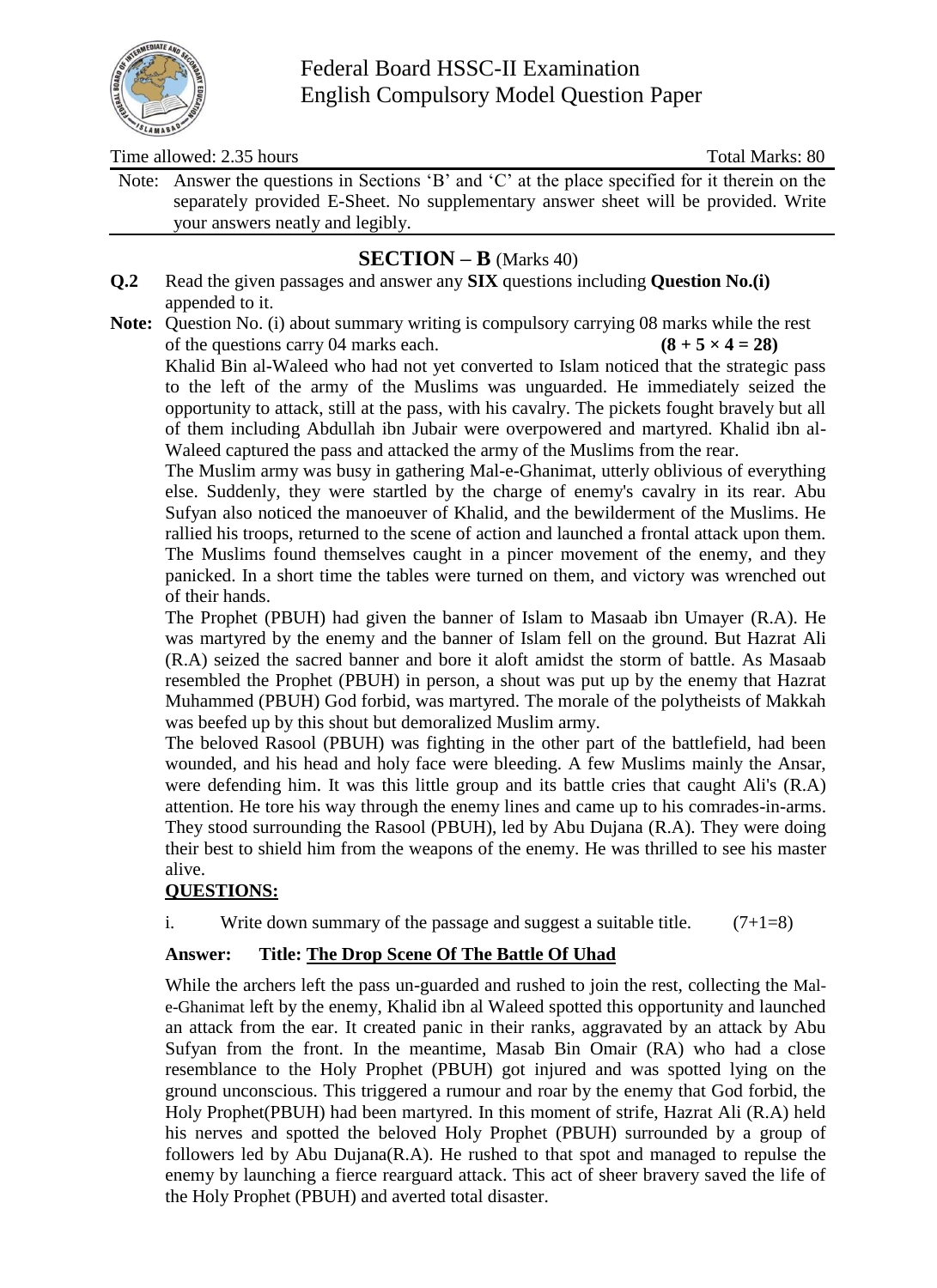ii. What was the manoeuver of Khalid ibn al-Waleed which startled the Muslims?

**Answer:** Khalid ibn al-Waleed being a seasoned Warrior spotted the deadly error of the archers to leave the post and render it exposed to enemy. He did not waste a moment and launched a ferocious attack upon the Muslim army from its rear which created panic and disarray amongst their ranks and inflicted massive damage upon them in the form of heavy losses of lives.

iii. How did Abu Sufyan exploit the situation?

**Answer:** While the Muslim army was startled by a sudden attack by Khalid ibn al-Waleed and it showed a visible state of panic and disarray, it was spotted at once by Abu Sufyan who launched a mighty attack from the front which wreaked havoc upon them. They had to pay a heavy price for the blunder of the archers to leave the post and disregard the command of the Holy Prophet (PBUH).

iv. What was the incident which prompted the spread of the rumour of the Holy Prophet (PBUH) being martyred?

**Answer:** When the Muslims had to bear the brunt of a sudden assault from both the rear and front, they had to bear heavy losses of valuable lives. Among those who laid down their sacred lives for the holy cause was found lying down the sacred body of Masab Bin Umair (R.A) who resembled the Holy Prophet (PBUH) very closely. This gave the enemy an opportunity to raise a cry that the Holy Prophet (PBUH) had been martyred.

v. "He tore his way through the enemy lines." What does it tells us about the bravery and the battle skills of Hazrat Ali (R.A)?

**Answer:** While the Muslim army was in a state of panic and disarray owing to that sudden assault by Khalid ibn al-Waleed, their spread a rumour that God forbid, the Holy Prophet(PBUH) had been martyred. In the meanwhile, Hazrat Ali(R.A) heard a roar and then spotted a place where he could see the Holy Prophet(PBUH) being surrounded by a band of devotees led by Abu Dujana(R.A). He rushed to that place piercing the columns of enemy soldiers for which this expression has been used by the author.

vi. "The Ansar (R.A) protected the Holy Prophet (PBUH) from the enemy at the risk of their own lives." How is it a great lesson for us?

**Answer:** The battle of Uhad is a tale of trial and tribulation for the Muslims and the Holy Prophet (PBUH) but not without certain instances of bravery, devotion and heroics. One such remarkable deed was the act of a group of die-hard Ansar led by Abu Dujana (R.A) which stood like a shield taking every arrow and armour upon them to safeguard the life of the Holy Prophet (PBUH). It was later bolstered by the bravest of all, Hazrat Ali (R.A) who was given the special command to launch a renewed attack upon the enemy which infact forced them to retreat and enabled the Muslims to avert total disaster.

vii. Why were the Muslims demoralized at the rumour of the Holy Prophet (PBUH) being martyred? What was the effect of this rumour on the fighting polytheists?

**Answer:** While the Muslim army was in a state of Choas owing to that sudden attack from the rear by Khalid ibn al-Waleed, there spread a rumour that the Holy Prophet (PBUH) had been martyred. This happened because someone spotted the body of Masab Bin Umair (RA) lying on the ground that resembled the Holy Prophet (PBUH). It was a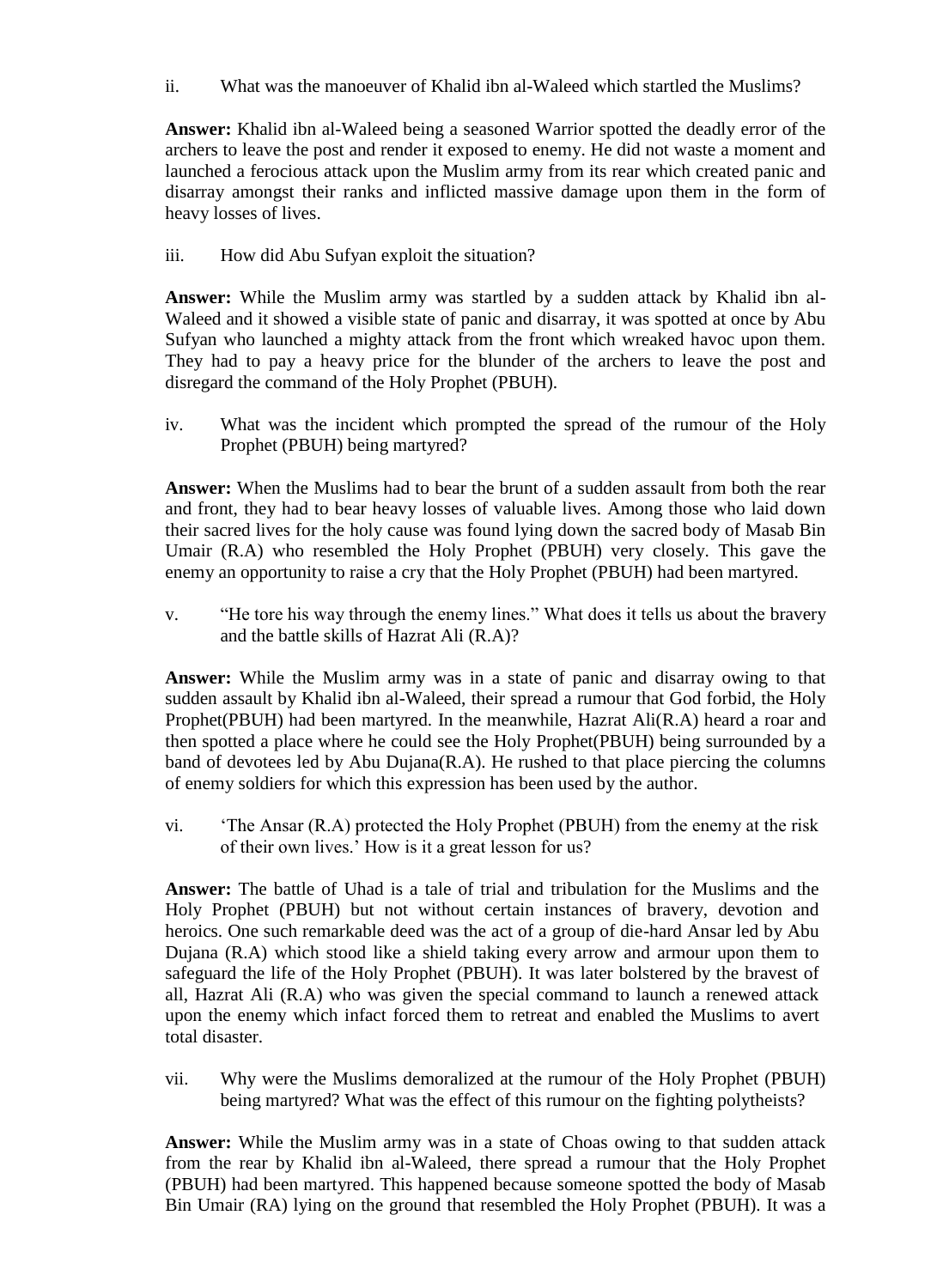telling blow for the Muslims but at the same time, nothing could be more rejuvenating for the enemy to inflict heavy losses upon the Muslims.

viii. Hazrat Khalid ibn al-Waleed was a smart and skillful warrior even before embracing Islam. What light does the above cited incident throw on him as a military commander?

**Answer:** Hazrat Khalid ibn al-Waleed came of a tribe of Warriors and he had mastered the art of fighting a battle from his boyhood. He had the eye of an eagle to spot the error of those archers to leave the pass exposed and launched a fierce attack from the rear. This incident shows him a capable soldier and commander in battlefield even before embracing Islam.

**Q.3** a. Read the following poetic extract carefully and answer the questions appended to it:  $(2+2+2=6)$ 

 I. And I have learned too to laugh with only my teeth and shake hands without my heart. I have also learned to say,' Goodbye', when I mean 'Good-riddance': to say, "Glad to meet you", without being glad, and to say 'It's been nice talking to you", after being bored.

#### **QUESTIONS:**

i. What is the message conveyed through these lines?

**Answer:** In these lines, the poet has emphasized upon the idea in an ironic manner that we should abstain from these trends of the modern age to display a dual nature by greeting fellow people without any feelings of sincerity and affection.

ii. Distinguish between what is clearly stated and what is implied in this extract?

**Answer:** The poet has illustrated some ideas quite clearly like "glad to see you" and "nice talking to you" whereas he has made use of implicit expression to convey his feelings like 'to laugh with teeth' and 'shake hands without heart.'

iii. Write down **TWO** words rhyming with the word "shake" **Answer:** The rhyming words with shake are: make, take.

**OR**

 II. Awake! for Morning in the Bowl of Night Has flung the Stone that puts the Stars to Flight: And Lo! the Hunter of the East has caught The Sultan's Turret in a Noose of Light.

## **QUESTIONS:**

i. Explain what important phenomenon of nature has been mentioned by the poet in the given lines?

**Answer:** The poet has depicted the natural phenomenon of that very smooth and serene transformation when the first rays of morning put the stars and the darkness to flight and announce the arrival of the day.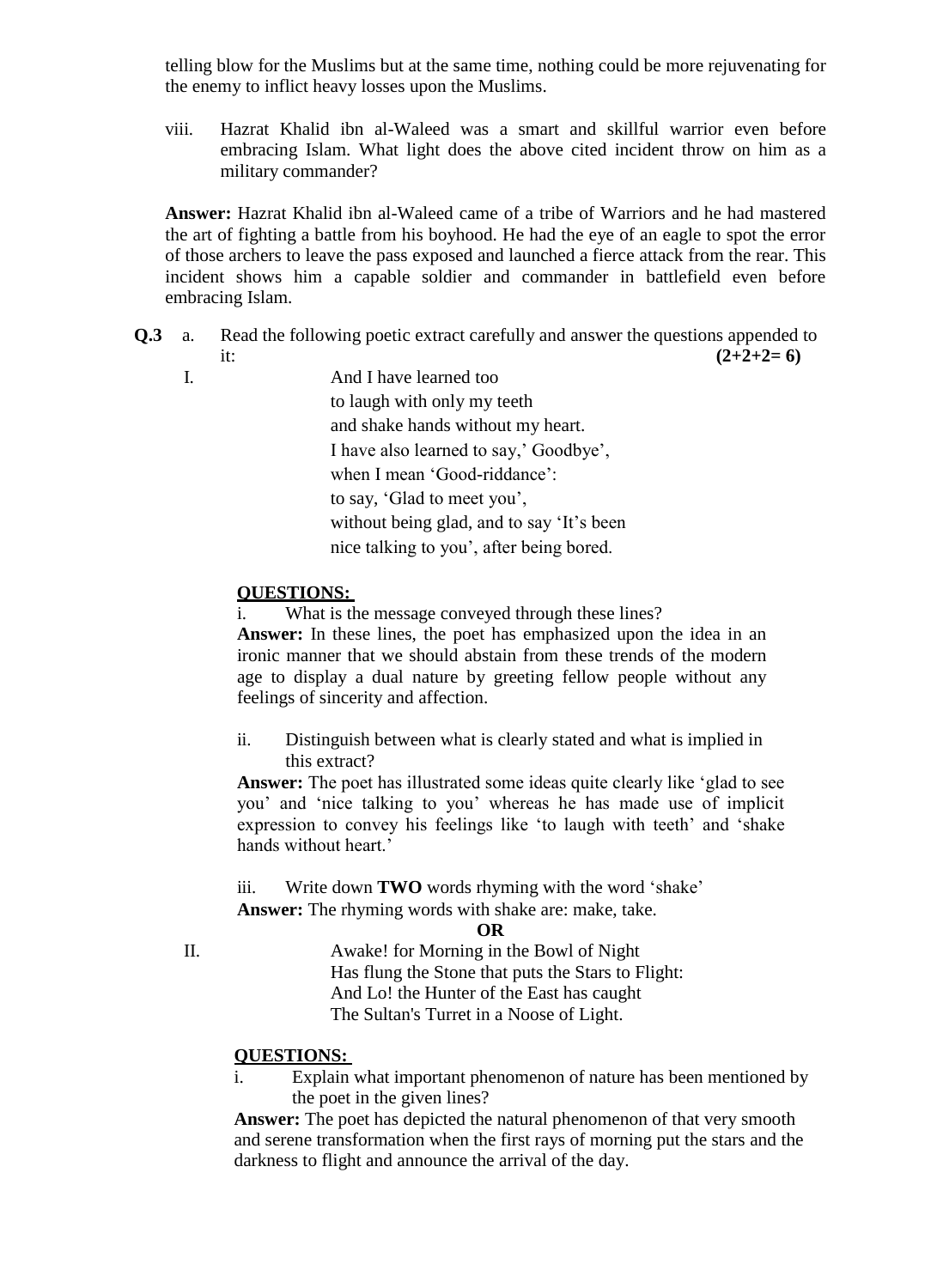ii. What is the poet's purpose of using the term 'the Hunter of the East'? Answer: The poet uses the term 'the Hunter of the East' for the Sun which is the most powerful phenomenon of nature and takes control of the whole world from the East every morning.

iii. Which poetic devices has the poet used in the given stanza? **Answer:** The poet has made use of different poetic devices in this stanza like metaphor, personification and symbolism to make this poetic discourse more interesting and appealing for the reader.

- **b.** Answer any **ONE** of the following parts of the question: **(6)**
	- i. How is conflict the most important element to make a work of fiction interesting for the reader?

**Answer:** In a novel or any other work of fiction, the sequence of story or plot is the most important part and to make it truly absorbing for the reader, the presence of a conflict is the soul of a plot construction. This conflict about the most dominant theme of the sequence generates the most captivating trait of a story line in the form of suspense, irony and curiosity to keep the reader or the audience spell bound till the very end, the climax and anti-climax which culminates in the eventual reconciliation of the conflict.

ii. How does the setting of a work of fiction provide the necessary background for the main action? Illustrate with the work of fiction you have read.

**Answer:** The setting of a play or any work of fiction plays a very important role in setting the tone of the storyline and arousing the interest and the element of suspense in the mind of the reader right from the outset. I would cite the example of "Daman And Pythias' in which the writer has done artistically well to create an atmosphere of awe by portraying that state being raled by a king with utmost cruelty and suppression. In these circumstances, no one dares to raise a voice and when phythias did it, he had to pay a very heavy price and his life was put to stake. This is how; the setting of a play is so valuable to create an environment from the beginning which initiates the sequence of the plot or the story line.

## **SECTION – C** (Marks 40)

#### **Note: Attempt all questions.**

**Q.4** Write an essay in about 250-300 words on any **ONE** of the following topics: **(12)**

#### **Unemployment**

**Outline:** Introduction . . . meaning, consequences-social, political, national.....

Causes…wrong system of education, lack of industry, high birth rate, unequal distribution of wealth/resources… Remedies … farming, technical education, and better planning.

#### **Answer:**

#### **Unemployment**

Unemployment is an economic term (be). Employment means occupation. When the people are out of work, they are said to be unemployed. Unemployment is a world-wide problem. Even rich and advanced countries like U.S.A. U.K. suffer from unemployment. In the Asian countries, unemployment is at its highest peak.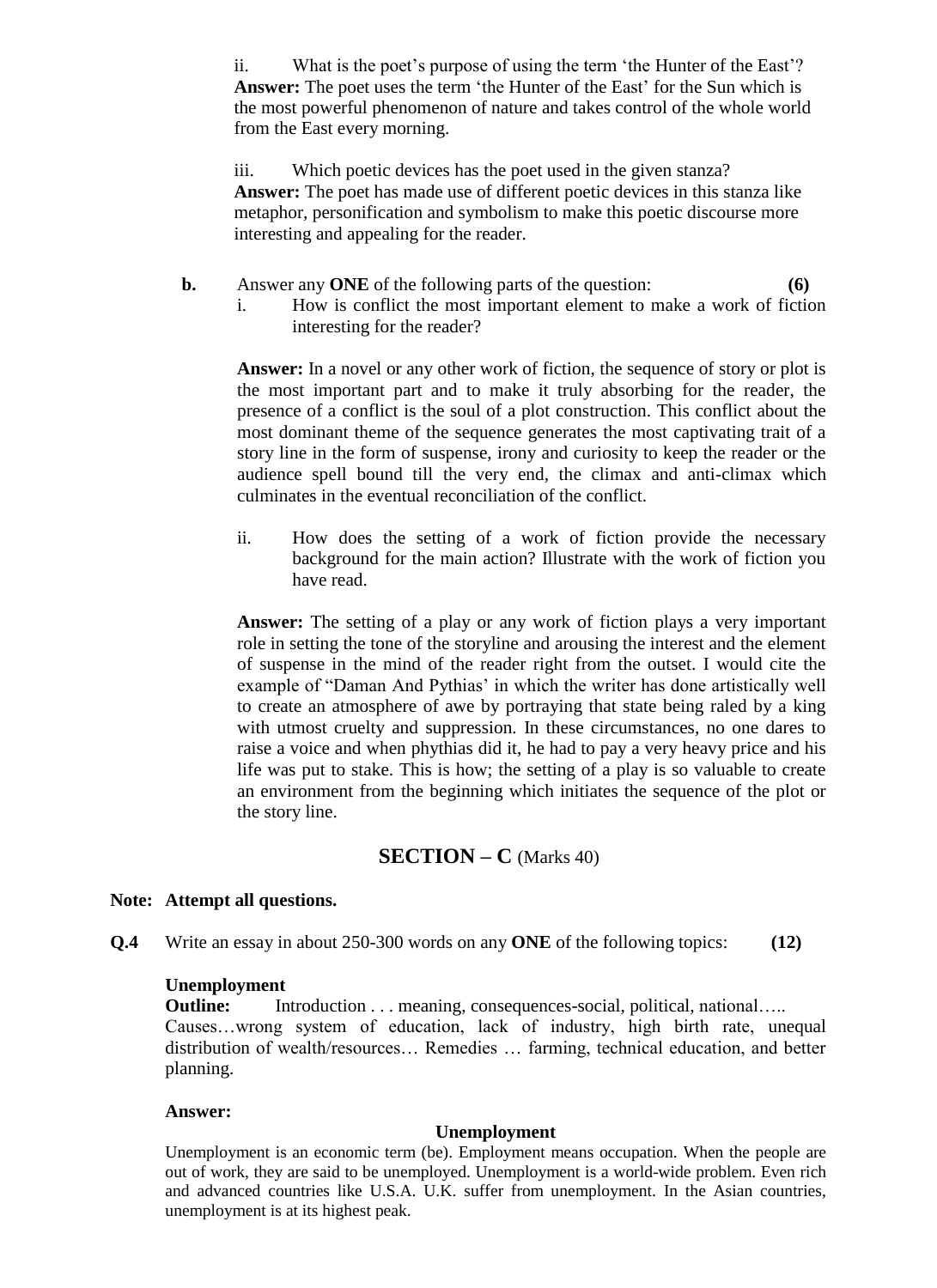Unemployment is a social evil of far-reaching consequences. It spells starvation, disease and death on its victims. Dishonesty, corruption, crime, sin and vices of all kinds prevail in a society, where population is unemployed on a large scale. Revolutions and mob violence are the result of unemployment.

Some of the causes of this wide-spread unemployment are: First, our system of education does not suit our needs. Much attention is paid to general and liberal education. Our country is an advancing country and needs skilled hands. The teaching institutions produce a peculiar type of young man who hates manual labour. Secondly, our country is not much advanced in industry. We cannot absorb all our young men in factories. Thirdly, in our country a few privileged persons are keeping all the key industries to them. If work and leisure are equally distributed, all men will have enough of work and enough of leisure, but the educated young men and common men have neither the capital, nor the opportunities to try their luck in business.

Keeping in view the consequences of this evil, the Government of Pakistan is doing much. It is already running a number of Employment Exchanges. But in spite of all this, much more is needed. Production should be stepped up in agriculture. The country should be industrialized to provide new channels of employment. The concept of education should change. Planned distribution of wealth should be ensured. It's only after a long struggle that we can get rid of this evil.

#### **OR**

## **The Role of Education in National Progress**

**Outline:** Introduction... importance of education, teacher and civilization...Need of a Nation… moral, social and technical important activity . . . Impact of education on the fortune of nations... Conclusion

#### **Answer: The Role of Education in National Progress**

Education is a process which develops the potentialities of a man and helps him to concentrate his energies to whatever aim he likes. Nations are made not by wealth but by men and men are made by education. Modern civilization with its inventions and advancements is a product of education.

Education is a vast field. As regards its role, we can classify it: vocational education; social education and moral education. Unity is the utmost need of a nation if it aims to be a strong one. Education satisfies all these needs.

The efficiency or the working power of a nation depends upon vocational education. Engineers, doctors, scientists and teachers come from this sort of education. Huge buildings, construction of roads, fight against disease, new inventions, trade, commerce, system of banking all depend upon vocational education. All of these activities will come to stop if education fails to provide men for them.

Then is the social aspect of education. Every country has a society, and every man is bound to live in a society. Social sort of education teaches a nation how to live with others, how to maintain relations with them. So national development also depends upon co-operation with other nations, which is impossible without education.

Next is the moral side of education. If the people of a nation are lazy, liars, with no sense of duty to themselves and to their country having no principles of their life, the country is doomed. The people develop the qualities of patience, unselfishness, endurance, faithfulness and a sense of sacrifice. They create in themselves the sight to distinguish between good and evil; they learn to stand and fight against that which is not right in their eyes. Thus education has major role in national progress.

**Q.5** a. There are **FIVE** errors of article, subject verb agreement, preposition, pronoun and adjective in the given paragraph. Rewrite the paragraph after correcting the errors. Underline the corrected words/parts. **(5)** Pakistan is the great country. It is located in a strategically important region. The neighbouring countries of Pakistan includes two veto-powers, namely, China and Russia. Pakistan is rich from natural resources. We have great mountain ranges, rivers and plains. Then we have nuclear capability who has served as great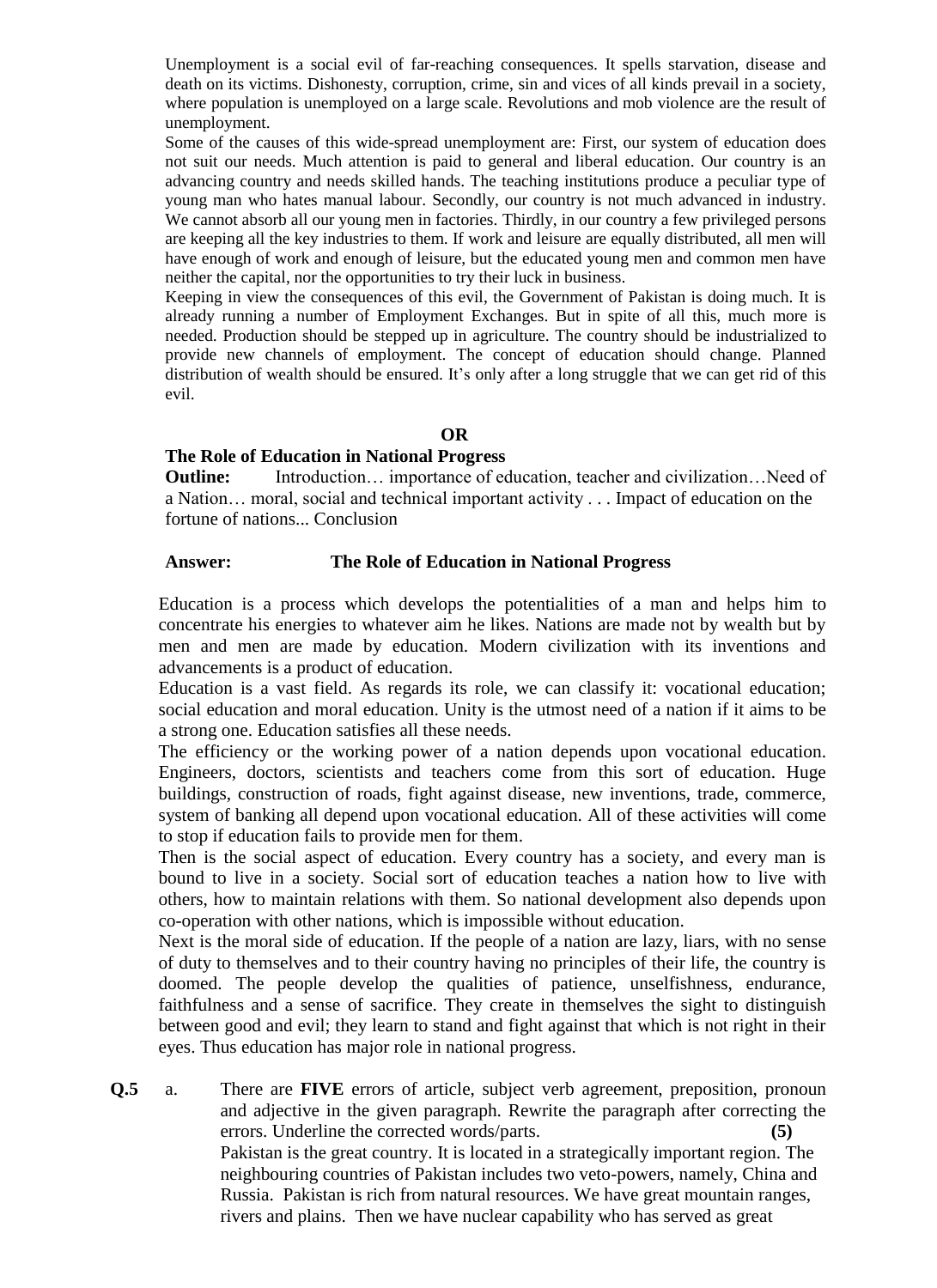deterrence for us. If any of our coward enemies thinks of attacking us, our atom bomb will make her think again.

**Answer:** Pakistan is *a* great country. It is located in a strategically important region. The neighbouring countries of Pakistan *include* two veto-powers, namely, China and Russia. Pakistan is rich *in* natural resources. We have great mountain ranges, rivers and plains. Then we have nuclear capability *which* has served as great deterrence for us. If any of our *cowardly* enemies thinks of attacking us, our atom bomb will make her think again.

|  | Use any <b>FIVE</b> of the following idioms in sentences. |  |
|--|-----------------------------------------------------------|--|
|--|-----------------------------------------------------------|--|

- 
- i. Bad blood ii. By fits and starts<br>iii. A house of cards iv. A hard pill to swa iii. A house of cards iv. A hard pill to swallow
- v. Kith and kin vi. Bring to light
- 
- vii. To show the white feather

## **Answer:**

| <b>Idioms</b>          | <b>Sentences</b>                                                |
|------------------------|-----------------------------------------------------------------|
| i. Bad blood           | Dispute on property caused bad blood between the two brothers.  |
| ii. By fits and starts | You will not succeed if you work by fits and starts.            |
| iii. A house of cards  | All claims of economic revival proved a house of cards, and the |
|                        | country could not be saved from bankruptcy.                     |
| iv. A hard pill to     | Defeat in election was a hard pill for him to swallow.          |
| swallow                |                                                                 |
| v. Kith and kin        | They invited all their kith and kin to their new home.          |
| vi. Bring to light     | The investigation brought some unbelievable facts to light.     |
| vii. To show the       | Brave soldiers never show the white feather in the battlefield. |
| white feather          |                                                                 |

c. Change the following conversation into **indirect** form of narration: **(5)** I said to my friend, "Hamda, what are you doing after examinations?" "I haven"t decided anything yet," said she. I said, "Why don"t you come with me to my village? I am sure, you will love it." "O really!" she smiled, "but, Maham, you know I have to discuss with my parents." "Of course, their consent is necessary. I will also talk to them for you." I agreed with her.

**Answer:** I asked my friend Hamda what she was doing after the examination. She replied that she had not yet decided anything. I proposed that she might come with me to my village, assuring that she would love it. She expressed her pleasure smilingly but reminded me that she had discussed with her parents. I agreed with her that their consent was necessary, and I promised that I would also talk to them for her.

- **Q.6** Suppose you are an area reporter of a national daily. Write a report to The Editor on poor drainage system in your area and the resulting problems as faced by the people of the area. Your report should cover the following points: (8)
	- i. State of poor drainage system
	- iii. Problems resulting from this flaw
	- iv. Response of the concerned officials
	- v. Suggestions for improvement

## **Answer:**

**To:** The Editor, The News, Islamabad. **From:** X.Y.Z, Area Reporter, The News Islamabad.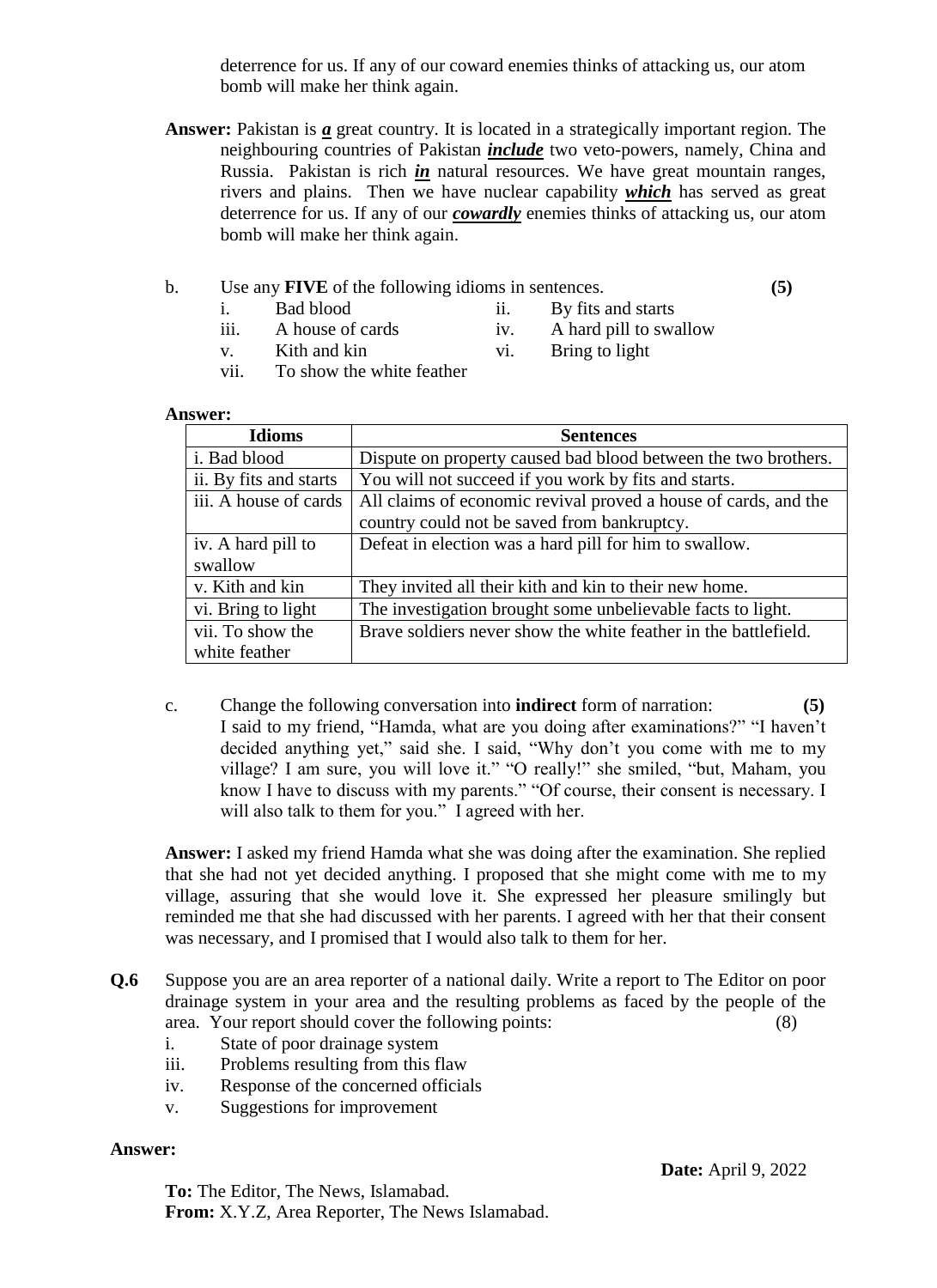## **Subject:** Poor Drainage System in Area ABC

**Introduction:** A proper drainage system is an integral part of any urban infrastructure in today"s world. As population is congested in cities, effective sanitary system including a smoothly functioning drainage system is key to a healthy community life. However, the drainage system in the most thickly populated part of the city ABC is in a poor state. After making a thorough observation of the conditions, I have prepared the following report.

**The Report:** Drainage system consists of sewerage system and a well-planned street system. Then there is sewerage nullahs through which the rainwater and the sewage is drained out of the populated area and into the disposal plants. Unfortunately, all three systems are in a bad shape in this area. As sewerage system is not looked after off and on and people are also careless in throwing almost everything in the gutters, this system is almost choked and is emitting dirty water at various places. As for streets, these were properly leveled in the beginning and rainwater quickly drained into nullahs, but too much digging for development works has turned these streets into pools of stagnant water. The latest activity by PTCL for installing optical fibre and that of SNGPL for laying a new pipeline has made the things worse.

People of the area are facing multipole problems because of this flaw. The worst of the effects of this poor drainage system is on the health of the people. Particularly, children are at greater risk as it is fun for them to play in stagnant water. Various diseases including cholera, typhoid and jaundice have been on the rise. It is also an all-time bother for motorcyclists and pedestrians as the passing vehicles may sprinkle dirty water on their clothes. Sometimes people even slip and get injuries.

As for as the local officials are concerned, they seem to be least bothered about the situation. The municipal committee, the city development authority and the health department are shunning their responsibility and this attitude of them is a mockery of the people's misery.

**Conclusion:** As obvious from the above detail, the problem is of serious and urgent nature. An urgent response of the concerned officials is need of the hour. If suitable measures are not taken in time, many streets will become completely unlivable.

## **Suggestions and Recommendations:**

i-The concerned officials should be approached and sensitized by the civil society, and they should be convinced to make necessary arrangement of the required repair of streets, replacement of damages or blocked underground pipes.

ii. A coordination among different government departments must be ensured so that the damages to streets and roads caused by ill planned development works can be prevented.

iii. People must be aware of their rights and duties. They may form committees to solve such problems on self-help basis.

iv. Media houses should play their role in communicating the problems of the people to people in high places.

 **Signed** X.Y.Z

**Q.7** Use appropriate transitional devices from the given list in any **FIVE** of the blanks to make the passage cohesive. (5)

| although<br>even<br>Sometimes<br>Moreover<br>result |
|-----------------------------------------------------|
|-----------------------------------------------------|

Ayesha and Ammara are twins who almost unidentifiably resemble each other. they dress very much alike and \_\_\_\_\_\_ their talking and walking style is strikingly similar. \_\_\_\_\_\_\_\_\_ their close friends can easily tell one from the other, the less intimate cannot easily pass the test. \_\_\_\_\_\_, very amusing situations come up off and on. \_\_\_\_\_\_\_, even their teacher is deceived. \_\_\_\_\_\_\_ it were not enough fun, another pair of twins made entry into the same class to effect similar scenes.